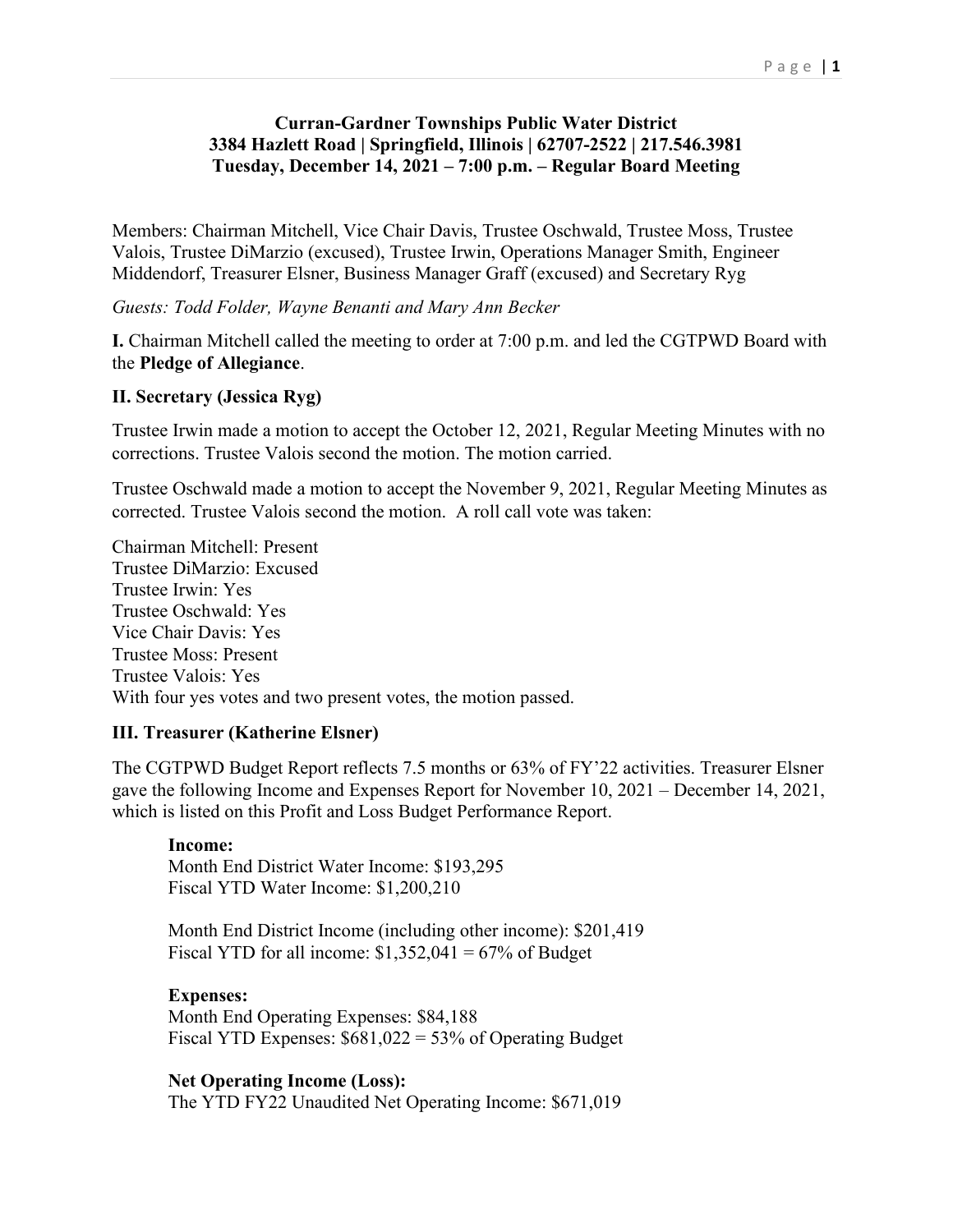Budgeted Debt Service: \$46,421 (transfers each month to Debt & Service accounts)

Capital Expenses for the Period: \$8,052

Net Income for the Period: \$62,758

**Bills – Total Payments to Vendors (November 10, 2021 – December 14, 2021)**: \$101,049.84

*Treasurer Elsner provided board members with an unaudited Operating Balance Sheet ending November 30, 2021; also, the Reserves and Debt Funds Balance Sheet and the Quarterly Profit and Loss Report ending November 30, 2021.*

Trustee Oschwald moved to accept the treasurer's report pending audit. Vice Chair Davis second the motion. The motion carried.

Trustee Oschwald moved to pay the bills. Trustee Irwin second the motion. The motion carried.

#### *(21 minutes)*

The Board praised Treasurer Elsner for her 6 ½ years of service and wished her the best with her new endeavor. Treasurer Elsner thanked the Board and conveyed that she was willing to continue training the new treasurer.

The Board welcomed their new CGTPWD Treasurer: Mary Ann Becker. She provided her mobile phone number to the Board and she can be emailed at MABecker@currangardner.com.

#### **IV. Operations Manager's Report (Aaron Smith)**

Water loss report for October 15, 2021 – November 18, 2021:

Amount of Treated Water Sent to Distribution System: 10,872,000 gallons (Note: This was a 33-day billing cycle.)

Amount of Water Billed to Customers: 10,064,000 gallons (includes bulk water sales)

Amount of Water Loss in Percent: 7.43%

Amount of Water Loss in Gallons: 808,000 gallons

Amount of Water Loss by Gallons per Minutes: 17.00 gallons/minute

*Disclaimer: No water from CWLP, South Sangamon Water Commission or customer billings served by them had any bearing on the determinations made in this report.*

A fire hydrant was installed on the 10" main f of Bradforton Road for Sloan Crossing.

The lime slurry transfer pump was taken apart by the CGTPWD staff to fix an issue.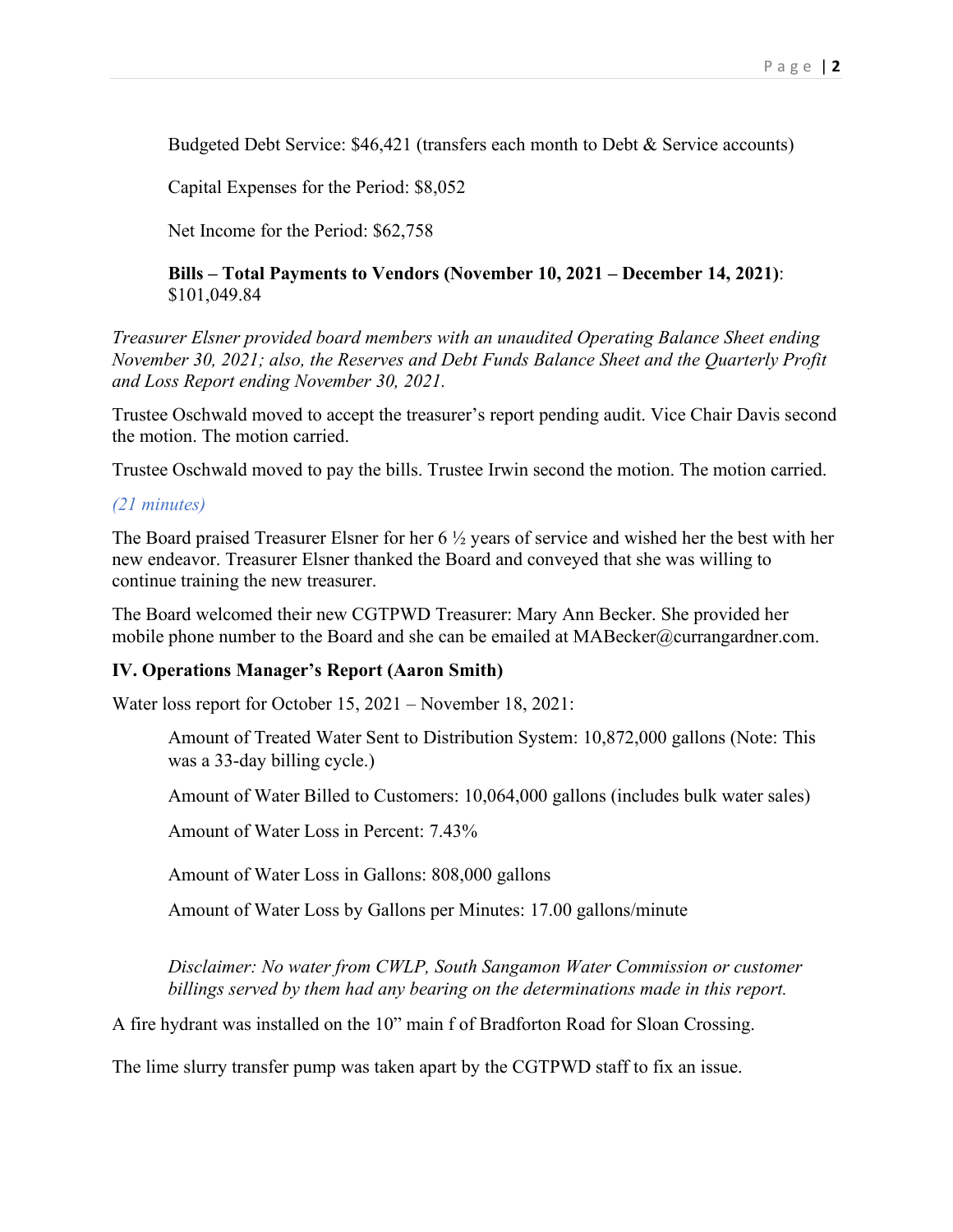Two 1" water service were installed on Spaulding Orchard Road.

The sludge blow off valve parts were delivered and installed. This installation on the new clarifier will raise it up out of the drain pit to relocate it out of its wet environment.

A 1" service was installed on Wesley Chapel Road.

The polymer pump that was ordered back in February of 2021 arrived and installation has begun.

Some of the fittings for Well #7 have been bolted together in the shop.

Oros Environmental began the lime lagoon cleanout process.

The well field electric utility easement was sent to Menard Electric. The plan is to set poles this month (pending weather).

There is no update from the local property managers regarding state highway utility easements. Operations Manager Smith will follow-up after the holidays.

# **V. Business Manager's Report (Graff)**

Newsletter: Business Manager Graff and her office team have been busy constructing and publishing the CGTPWD newsletter which will go into the December billing. It will highlight rates, meter upgrades to cellular meters, late notice information, fire hydrant visibility and other topics.

Business Manager Graff found an irregularity in Wesley Chapel's original agreement. She notified the parties involved and it was resolved.

Special Project: Engineer Max Middendorf and Jane Rushford of MECO met with Business Manager Graff, Plant Manager Smith, and the CGTPWD field crew regarding internally incorporating master meter numbers into customer records and thus attaching them to "purchased" water vendors. This will help with sorting customers by master meter and improving customer notification response time.

Cellular Meters Development: There are 840 meters installed with no update on receipt of the new meters ordered.

The District's QuickBooks software is up-to-date.

Employee Health Coverage: The existing coverage policy renewed for 2022. The total premium decreased by \$207.28 per month.

# **VI. District Engineer's Report (Middendorf)**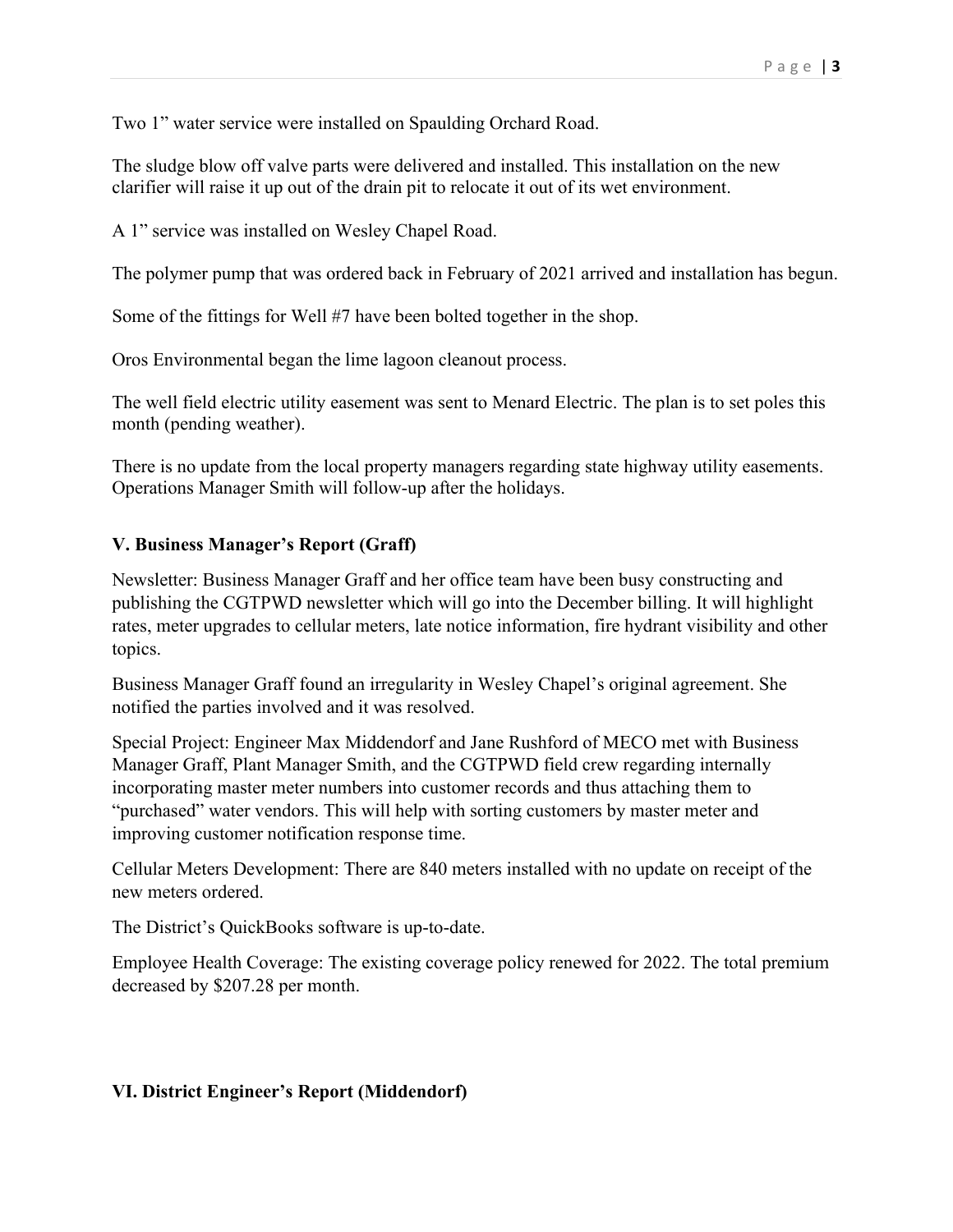Inclement weather has stopped progress on Well #7. MECO suggested roadway improvements. Brotcke Well and Pump indicated that they may have to wait out the bad weather before the well may be completed. Some CGTPWD field staff surmise a solid frost will help mobilize the equipment to reach Well #7.

## (7:37 p.m.)

The availability of water main pipe and related materials continues to fluctuate for proposed District projects. It was noted that the resupply of materials is intermittent and partial orders happen. PVC pipe supply is not expected to stabilize until after late 2022.

Well #7 testing is complete and the results are recorded. The results will be used as a benchmark for the well. All future data will be recorded and compared to the well's start-up readings. It was clarified to the new Trustees that there's a sample site already established at Well #7.

### **VII. Guests** – n/a

### **VIII. Chairman, Vice Chair and Committee Reports**

a. Chairman Mitchell – No update on the proposed Springfield Clinic Facility site.

The Chairman thanked the Board for their kindness when he unexpectantly lost his son last month.

- b. Vice Chairman Vice Chair Davis asked if the District had an Emergency Plan in place in case the District faced disastrous weather or other catastrophes. Operations Manager Smith replied that the former Operations Manager formulated an emergency plan as mandated by the Federal Government and the Illinois Environmental Protection Agency (IEPA). Both require public water suppliers to updated their Emergency Response Plan yearly.
- c. Finance Committee Engineer Middendorf suggested the Board to have a "committee as a whole" meeting to tier proposed project financing. He surmises the water tower painting project may be challenging to acquire grant funding since some agencies view that endeavor as "deferred maintenance". It was noted that some water districts devise a "*water tower painting line item*" which sets aside monthly income for the project. If the District decides to use that system, it's best to calculate the amount of time & payment needed over the life cycle of the tank until it needs to be painted again. Trustee Oschwald asked the Board to examine the account ending in 2916 which encompasses unrestricted dollars. It may help to put names on those dollars. (It was noted that grant proposal time is near.)

Engineer Middendorf stated most proposed project funding needs to meet a test of the ability to generate matching funds or a down payment toward it. It was clarified that the Board voted to finance the *under river* line crossing with water district funds and not a loan/financed funds. (It was clarified that second *under river line crossing* was installed